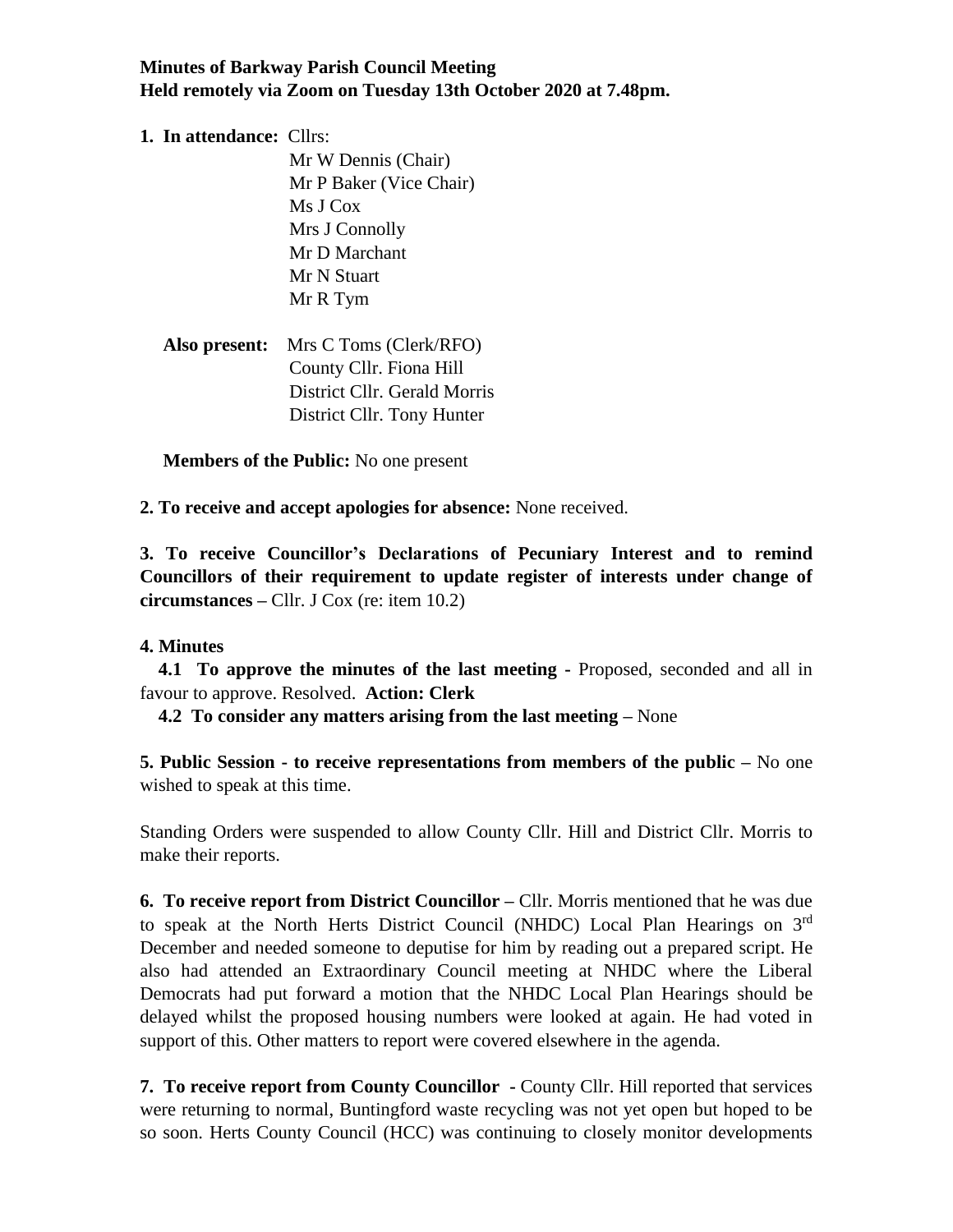with Covid-19 and take appropriate actions. Speed Indicator Devices (SIDs) were being installed on the A10 at Reed and would soon be operational. Other matters to report were covered elsewhere in the agenda.

Standing Orders were resumed.

## **8. Council Administration**

 **8.1 To agree attendance at Hertfordshire Association of Parish and Town Councils (HAPTC) New Councillor Training Session –** The Clerk reported that there was an opportunity for Cllrs. Marchant and Tym to attend a virtual training session on  $22<sup>nd</sup>$  Oct at a cost of £30 each. It was proposed, seconded and agreed to approve this expenditure. Resolved. **Action: Clerk**

 **8.2 To receive report from Clerk's attendance at Zoom meeting regarding proposals for a Unitary Council –** This had been organised by HAPTC with representatives from Herts County Council (HCC) present and attended by 37 Clerks from Town and Parish Councils. Since dealing with the pandemic, issues arising had highlighted the need to consider the creation of a new body of a Unitary Council for Hertfordshire. There was a desire to create a system that was better organised and structured to deliver fundamental services to the County for the future, without the current duplications, ensuring also that the infrastructure met the need for growth. There was a strong financial argument for implementing this idea which would achieve a more unified and stronger system, with equality of services across the County at a more costeffective price. There was a need to save £92m per annum and it was estimated that by year 3, annual savings of £143m could be achieved. The existing system was complex with different levels of Council dealing with different services. There was an opportunity for powers to be devolved from Parliament to Unitary Councils, who would have more say in how services were delivered. Powers would then be further devolved down to Town and Parish Councils. Exactly how this would work and be funded was yet to be seen when the White Paper was produced by the Secretary of State. HCC was looking to engage with all stakeholders to co-develop this proposal and put forward the best option to Government.

## **9. To receive updates from Portfolio Holders**

## **9.1 Corporate Governance**

 **9.1.1 To adopt revised Standing Orders –** These had previously been circulated. A couple of queries were clarified by Cllr. Cox. It was proposed, seconded and agreed by all to adopt the revised Standing Orders. Resolved.

 **9.1.2 To adopt Terms of Reference for Committees –** Cllr. Cox reported that this was still being worked on. The Terms of Reference would be difficult to do without an associated Scheme of Delegation. A proposal would be circulated before the November meeting to enable an informed discussion/decision to be made. **Action: JCox/Clerk**

## **9.2 Planning**

 **9.2.1 To consider and make comment on planning application : Full Planning Permission : Change of use of land north of the Public House building to residential garden and parking area to serve ancillary residential dwelling. Erection of detached double garage/store and creation of vehicular access off the High Street.**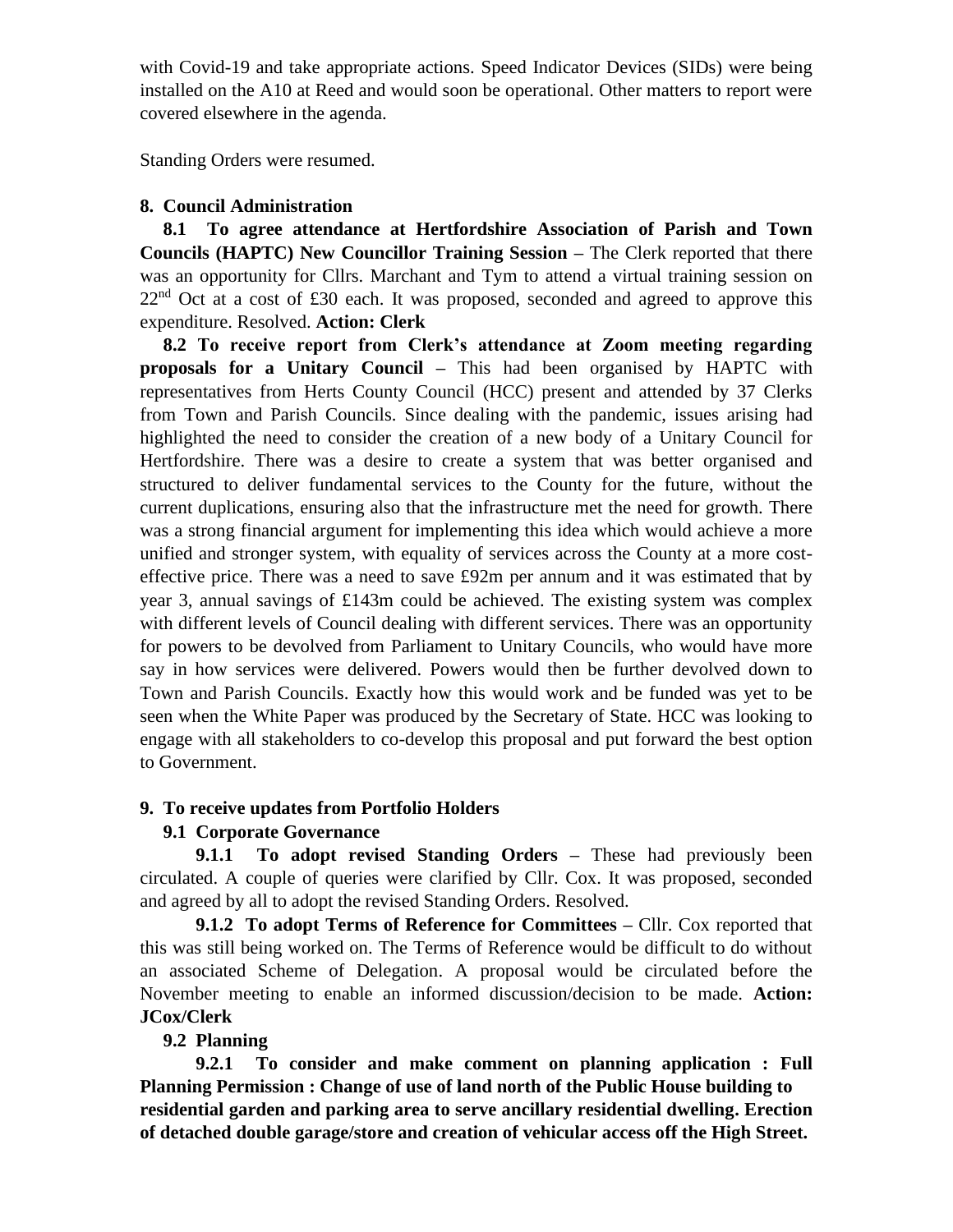**Tally Ho, London Road, Barkway, Royston, Hertfordshire, SG8 8EX. Case Ref No: 20/01866/FP –** After consideration of the application, it was proposed, seconded and agreed by all that there was no objection to this application. Resolved. The Clerk to respond to NHDC. **Action: Clerk**

 **9.2.2 To consider and make comment on planning application : Single storey side extension to main dwelling and single storey extension to existing garage outbuilding to create new double garage with archway link, and ancillary works (as amended).**

**Barkway House, 66 High Street, Barkway, Royston, Hertfordshire, SG8 8EE. Case Ref No: 20/00275/FPH –** After consideration of this application, it was agreed that the Clerk should contact NHDC to check if the Conservation Officer was now satisfied with the amended plans. **Action: Clerk**

 **9.2.3 To receive update regarding sale by NHDC of land at Windmill Close –** The Clerk reported that she had been alerted to the fact that under the terms of the lease between NHDC and the Parish Council, upon sale of the land by NHDC, the green space ownership transferred to the Parish Council who could then get the area registered as an Open Space. The Clerk to deal with this. **Action: Clerk**

 **9.2.4 Wisbridge Reservoir update –** It was understood that it was now up to the Environment Agency (EA) to decide if water could be extracted to fill the reservoir. Dist. Cllr. Morris agreed to chase up NHDC and the EA.

Cllr. Dennis mentioned that some recent drone footage of the area had been shown to a local Archaeologist, who had in turn shown this to a colleague who had, with appropriate software, indicated that there was evidence of some interesting archaeological infrastructure beneath the surface in this area. Once confirmed, Cllr. Morris would forward this evidence to the EA and NHDC for their information.

 **9.2.5 Neighbourhood Plan – to receive update on Reg. 14 consultation –** The Clerk reported that the consultation period would run until  $23<sup>rd</sup>$  November. The Planning Consultant would be available to meet people by appointment on Sat  $24<sup>th</sup>$  October to answer any questions. So far, a number of responses had been received. These would all be collated at the end of November and the Committee would meet to discuss these and agree any amendments to the Plan.

 **9.2.6 NHDC Local Plan Hearing Sessions – to receive update regarding postponed hearing sessions** – These had now been rescheduled to commence on 23<sup>rd</sup> November. The Clerk to contact the Planning Consultant to confirm that she was still able to represent the Parish Council at the Hearings. **Action: Clerk**

 **9.2.7 To agree response to Ministry of Housing, Communities and Local Government consultation on Changes to the current planning system (deadline for responses 15th and 16th October) –** It was agreed that a response to these consultations was beyond the expertise of the Parish Council. A response had been already submitted to an earlier consultation on 'Proposed Changes to the Planning System'.

## **9.3 Highways**

 **9.3.1 To receive update regarding speed and volume surveys to be carried out –** A survey had been requested by County Cllr. Hill but timing was dependant on her available Highways Locality budget. It was noted that one had already been carried out back in Oct 2018. This had resulted in a new Speed Indicator Device (SID) being located near Barkway Service Station. The Clerk to liaise with Cllr. Hill to arrange a site visit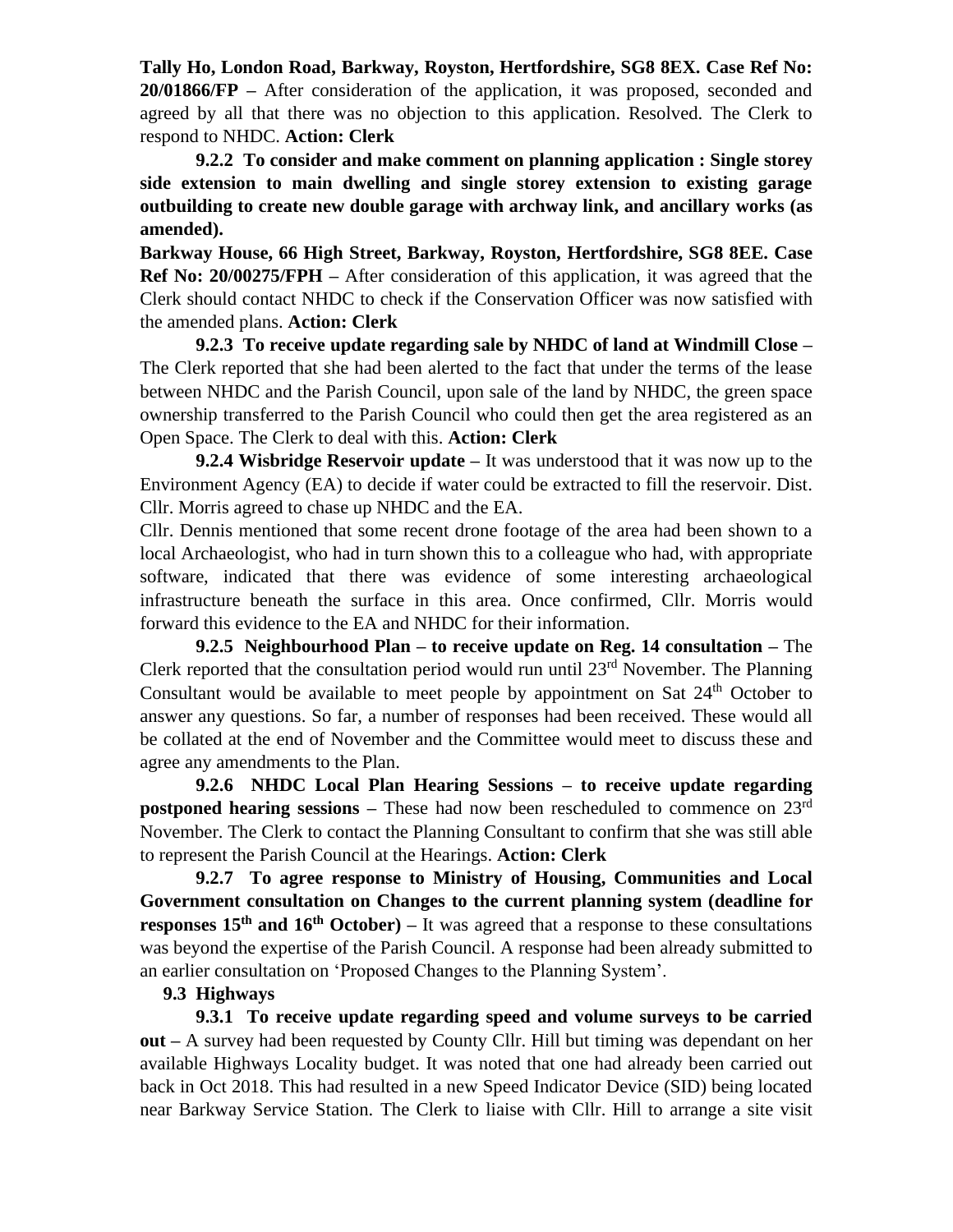with Highways. Cllr. Dennis to attend regarding Cambridge Road and Cllr. Marchant to attend regarding London Road. **Action: Clerk/WD/DM**

 **9.3.2 To receive update regarding arrangements for Remembrance Day (8th Nov) and road closure –** Cllr. Dennis was continuing to liaise with NHDC and the Vicar to establish if any ceremony could take place this year due to the pandemic. Cllr. Cox volunteered to assist with the information required by NHDC and informed the Council that, if the event could take place, then as a Local Authority, track and trace was a legal requirement. Cllr. Stuart agreed to look into printing the NHS QR code for a paperless means of track and trace. Paper records would also need to be made for those attendees without the technology to log in via the QR code. **Action: NS**

Cllr. Dennis would keep the council informed of any updates regarding the event. **Action: WD**

### **9.4 Sports and Recreation**

 **9.4.1 To consider quotations and possible dates for installation for replacing/repair of multi-play equipment and for carrying out regular play area inspections and maintenance –** Cllr. Baker reported that he and Cllr. Merchant had met a representative from a play equipment supplier and been given a good overview of what equipment might be appropriate, including provision of some adult gym equipment. The full plans/quotations were still awaited. Other suppliers were being contacted for alternative quotations. To be reported on again at the November meeting. **Action: PB**

 **9.4.2 To consider and decide if a Barkway Bonfire Night can take place on 5 th November –** After much debate, for reasons of safety and insurance, it was proposed, seconded and agreed by all that sadly it would not be possible to have a Bonfire Night display this year. Resolved.

 **9.4.3 To receive update on Covid-19 safe usage of the Rec. and play area –** it was reported that advisory signage was still all in place and that the hand sanitiser stations were being used and refilled as and when necessary. The Bookings Clerk/Cleaner would be asked to oversee the duty of replenishing the hand sanitiser stations and all spare stock of sanitiser, gloves and paper roll would be stored inside the Pavilion Cleaner's cupboard. **Action: Clerk/JCox**

 **9.4.4 To receive report on football activities –** Some training sessions had been taking place and a few pre-season friendly matches played. For the time being the changing rooms would remain closed.

#### **9.5 Community Property**

 **9.5.1 To agree Covid-Specific Risk Assessment for the Pavilion and decide if the Community Room can re-open for hire –** After discussion, as the majority of bookings in the past had been for children's parties, it was proposed, seconded and agreed by all that the Community Room would stay closed. The situation would remain monitored and be reviewed again in January. Resolved. **Action: Clerk**

 **9.5.2 To receive update on donors board for the Pavilion entrance hall -** Cllr. Cox put forward the idea of creating a digital wallpaper of bricks to be displayed, with bronze, silver and gold donors placed in a random fashion, interspersed with some photos. It was agreed that this idea would work well as a form of permanent display and that Cllr. Cox should go ahead and obtain costings. **Action: JCox** 

 **9.5.3 To agree size and location of a storage container/metal shed for the Recreation Ground to enable quotations to be sought –** Cllrs. Baker and Marchant had measured the space between the back of the Pavilion and the fence. It was considered that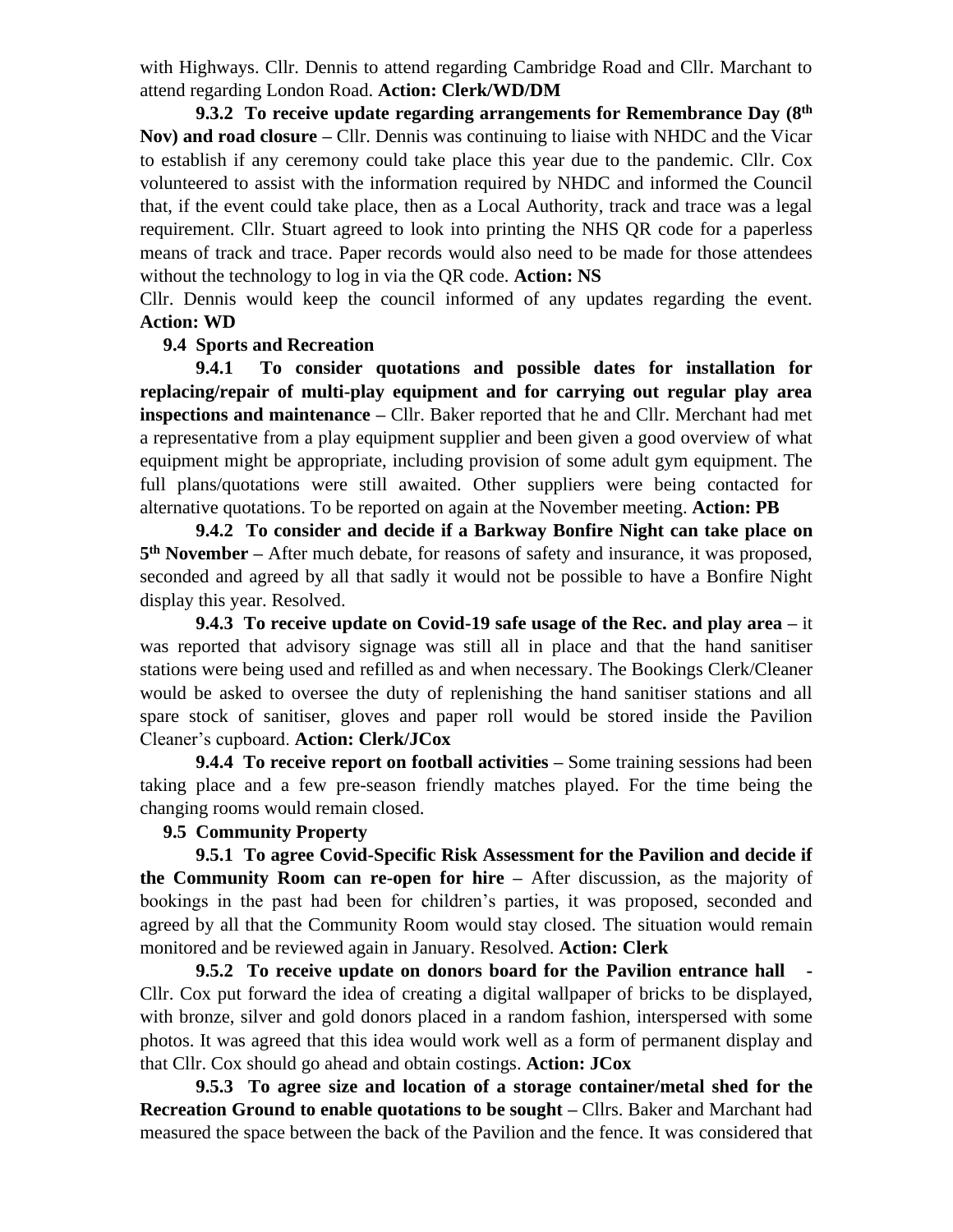an 8' x 8' half shipping container would fit. It would probably require a concrete base to stand on. Likely cost would be approx. £1,200 to £1,500, plus the cost of a base. It was understood that planning permission may need to be obtained. The Clerk to contact NHDC and report back at the November meeting. **Action: Clerk**

 **9.5.4 To receive update on repairs to Pavilion ballastrade –** The Clerk reported that the go ahead had been given to replace the ballastrade but there was some difficulty with obtaining the materials. A temporary repair would be carried out, for reasons of safety, if the delay was ongoing.

#### **9.6 Environment**

 **9.6.1 To receive update on renovation works to Newsells War Memorial and to consider quotation for additional works to steps –** It was reported that the specified job had been completed and done to a high standard. Whilst doing the renovation, the contractors had unearthed part of the original steps, made out of rare bricks. These were stable bricks from St Pancras. A quotation had been received of  $\text{\pounds}3,260 + \text{VAT}$  to reinstate the steps either side of the memorial. After discussion it was proposed, seconded and agreed by all, that due to the expertise involved and the need to complete the project timely, that this should be treated as a continuation of contract and that the requirement of the Financial Regulations to obtain other quotations should be waived in this instance and that the quotation be accepted. Resolved.

The Clerk to ask the contractors to proceed as soon as possible and she would contact Newsells Stud to update them on the project and enquire if the company might be willing to contribute financially, especially in view of the fact that St Pancras stable bricks would be used in the project. **Action: Clerk**

 **9.6.2 To receive update on survey being carried out to establish condition of the Wagon Wash –** Cllr. Connolly had not yet received a report on the survey. She agreed to chase this and would report again at the November meeting. **Action: JC**

 **9.6.3 To receive update on proposed Herts County Council Rights of Way footpath maintenance works** – Weather had delayed work on resurfacing areas on footpaths 11 and 14. The owners of footpath 11 had been contacted by Cllr. Connolly and were now aware of the proposed resurfacing work. They were unhappy with past hedge cutting maintenance work carried out along there by HCC contractors but would be willing to monitor any future work to see that it was done appropriately.

It was noted that the footbridge had now been fixed at Newsells and that the Kissing Gates on Bridleway 18 were on the list for HCC to deal with.

#### **9.7 Media and Communications**

 **9.7.1 To discuss website accessibility, consider quotations and agree any necessary action to acquire a compliant website –** Cllr. Stuart reported that having run some tests on the website, it concluded that the website was not compliant with the new accessibility regulations. He had been in touch with a number of website developers and hoped to have some quotations to build a new website and would report back at the November meeting. An Accessibility Statement had been produced and published in time to meet the 23rd Sept. deadline. It stated that the website was not compliant and that the Parish Council was working towards making it fully compliant. **Action: NS**

 **9.7.2 To receive update on the Autumn edition of the Barkway Bulletin/Annual Report –** The Barkway Bulletin had been printed and distributed. The normal attendees of the Annual Parish Meeting had been contacted and asked to submit reports to be included within an Annual Village Report which would be published online.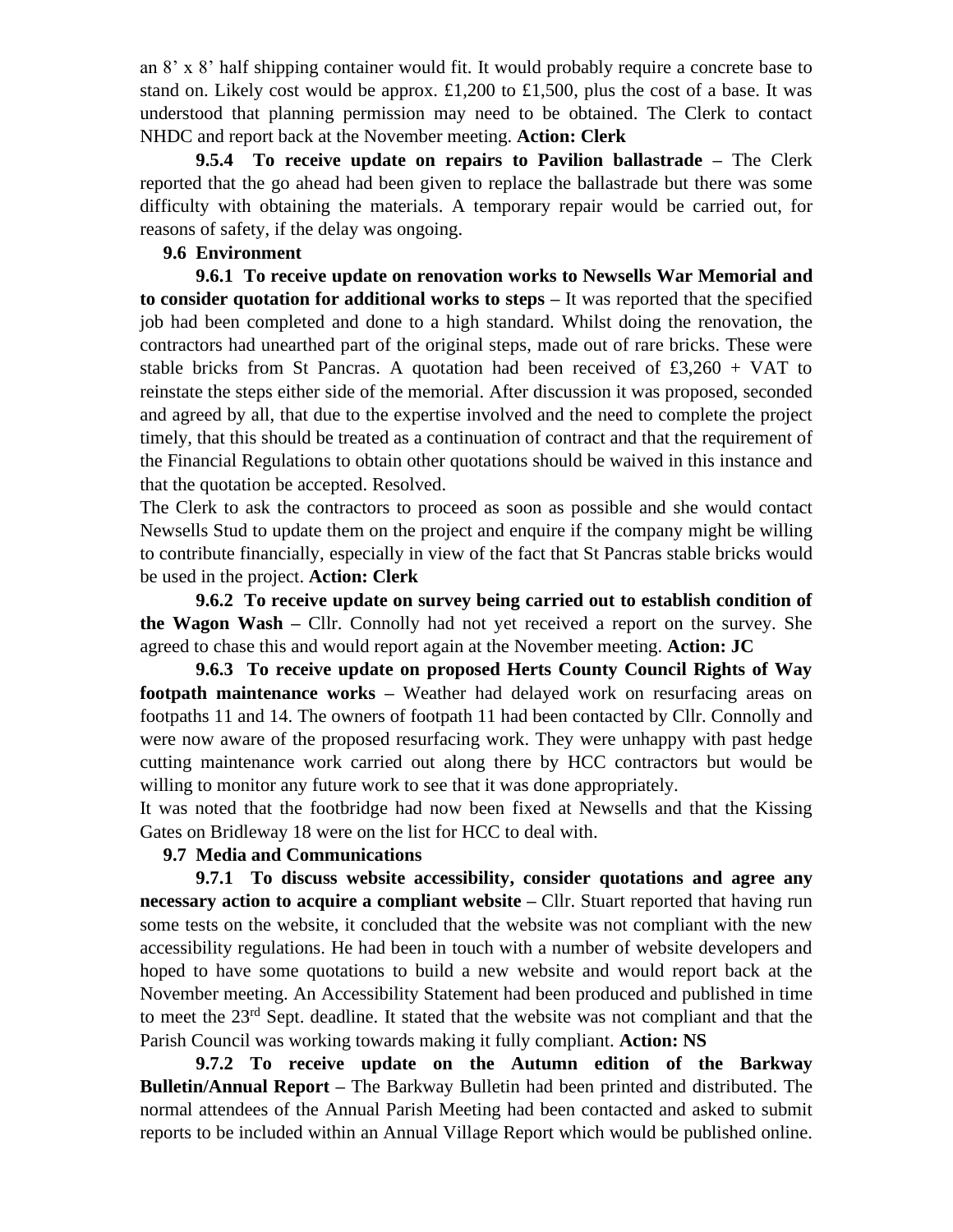Some reports had been received from various organisations but a reminder would be sent out to those who had not yet responded, along with a version of what the report looked like so far, and they would be given a further week to submit a report for inclusion in the document. **Action: Clerk/JCox**

## **9.7.3 Police Report –** No report available.

**9.7.4 To receive update on the Barkway Hub -** Cllr. Cox reported that most of the volunteers were happy to continue helping with the support group. A Committee of the Parish Council would be formed and would present the Council with their Terms of Reference. A leaflet would be sent out to the village, reminding people that help was still available and to update people on matters concerning Halloween and Bonfire Night, when the normal activities would be unable to take place. It was requested that the Parish Council subscribed to CDA for Herts for an annual subscription of £35. This organisation provided valuable information and support for Community Groups like the Barkway Hub. It was proposed, seconded and approved by all. Resolved. **Action: Clerk**

## **10. Finance – To receive finance reports from the Clerk**

**10.1 To provide update on current financial position**

**Parish Council Account:**

The Parish Council bank balance at 13.10.2020 was £94,035.84

Petty Cash £16.01

**Receipts since the last meeting:** 

£55.00 – Training / Hire of Football Pitch

£10.75 – Barclays Bank Interest

£18,360.00 – NHDC – Half Yearly Precept

## **10.2 To authorise payments to be made**

**Approval of payments since last meeting:**

DD £8.40 – Sage Software – Monthly Subscription

DD £68.31 – Nest – Pension Contributions

DD £8.70 – Castle Water – Water Pavilion

DD £81.00 – EDF – Electricity Pavilion

DC £14.39 – Zoom Monthly Fee

DC £20.07 – Amazon – Ink Cartridge

#### **Approval of payments to be made at meeting:**

#### **By bank transfer**

£1,064.39 - Catharine Toms – Clerk's Monthly Salary + Office Allowance

£20.00 – Roz Danter – Pavilion Bookings and Cleaning Sept

£45.00 – Orla Swann – Litter Picking Sept

£45.00 – Kaitlin Aldridge – Litter Picking Sept

£68.00 – R Bonfield – Maintenance Rec. Sept

£240.00 – T S Drake – Grass Cutting & Line Marking Sept

£925.90 – The Printed Page – Printing for Neighbourhood Plan (NP) Consultation

£60.00 – HAPTC – Online Training Sessions for new Councillors

£5,376.00 – Herts Renovation – Repairs/Cleaning to Newsells War Memorial

£39.18 – Catharine Toms – Clerk's Expenses – Postage and Stationery – NP Consultation

- £6.70 Post Office Special Delivery Charge
- £23.40 Post Office Stamps
- $£9.08 WH Smith Envelopes$